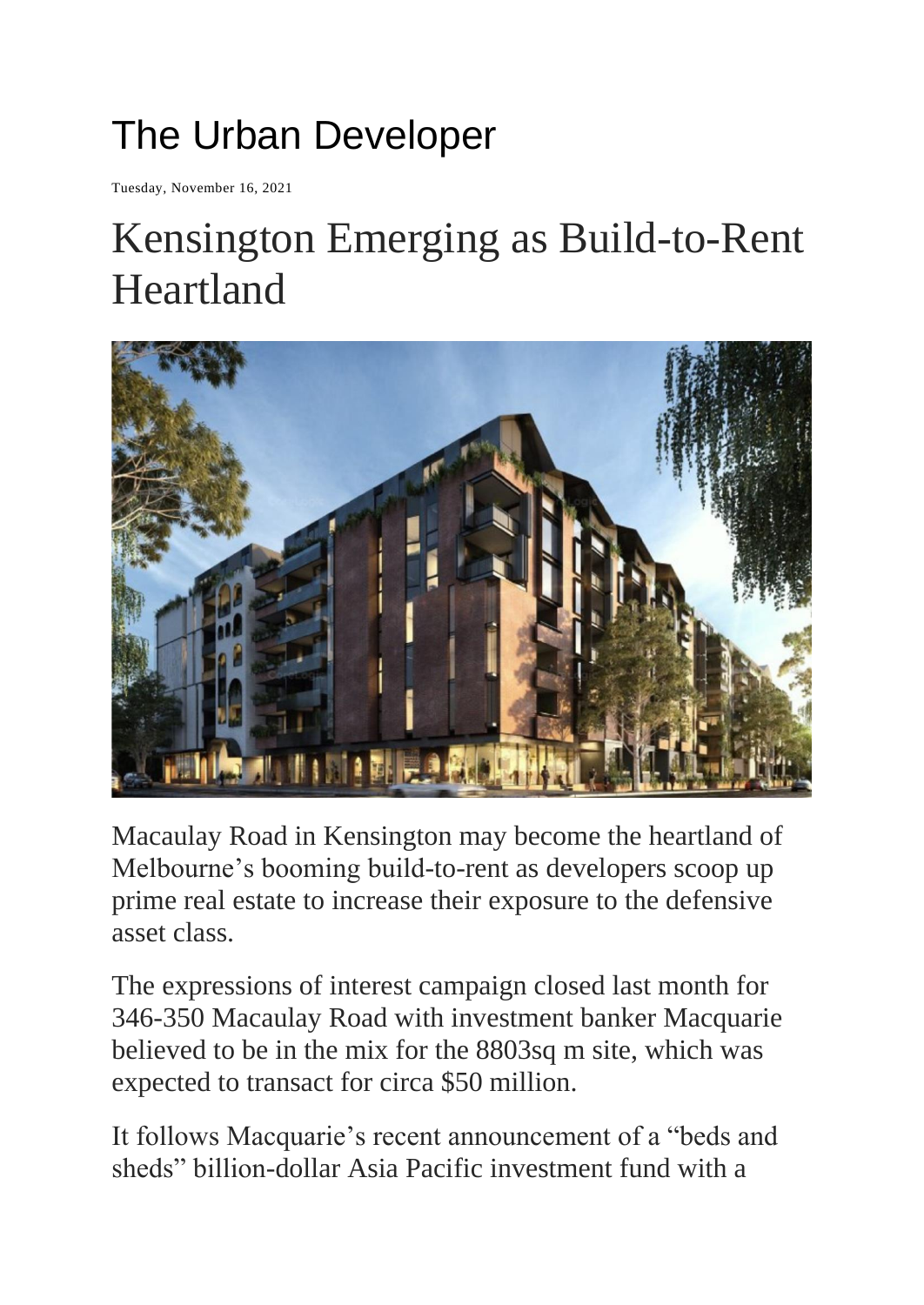focus on residential and logistics exposure, including build-torent, and Macquarie Asset Management establishing Goodstone Living to develop and retain build-to-rent assets in the United Kingdom.

CBRE now estimates the build-to-rent market size exceeds \$10 billion with an additional \$3 billion to \$5 billion in projects under consideration or due diligence.

United Asia Group (UAG) acquired the site in 2018 for about \$30 million with plans to develop, but decided to list the property for sale in May this year.

Permit approvals are already in place for the former Vision Australia site for a development of 424 apartments across six 8-storey buildings called The Precinct [pictured above].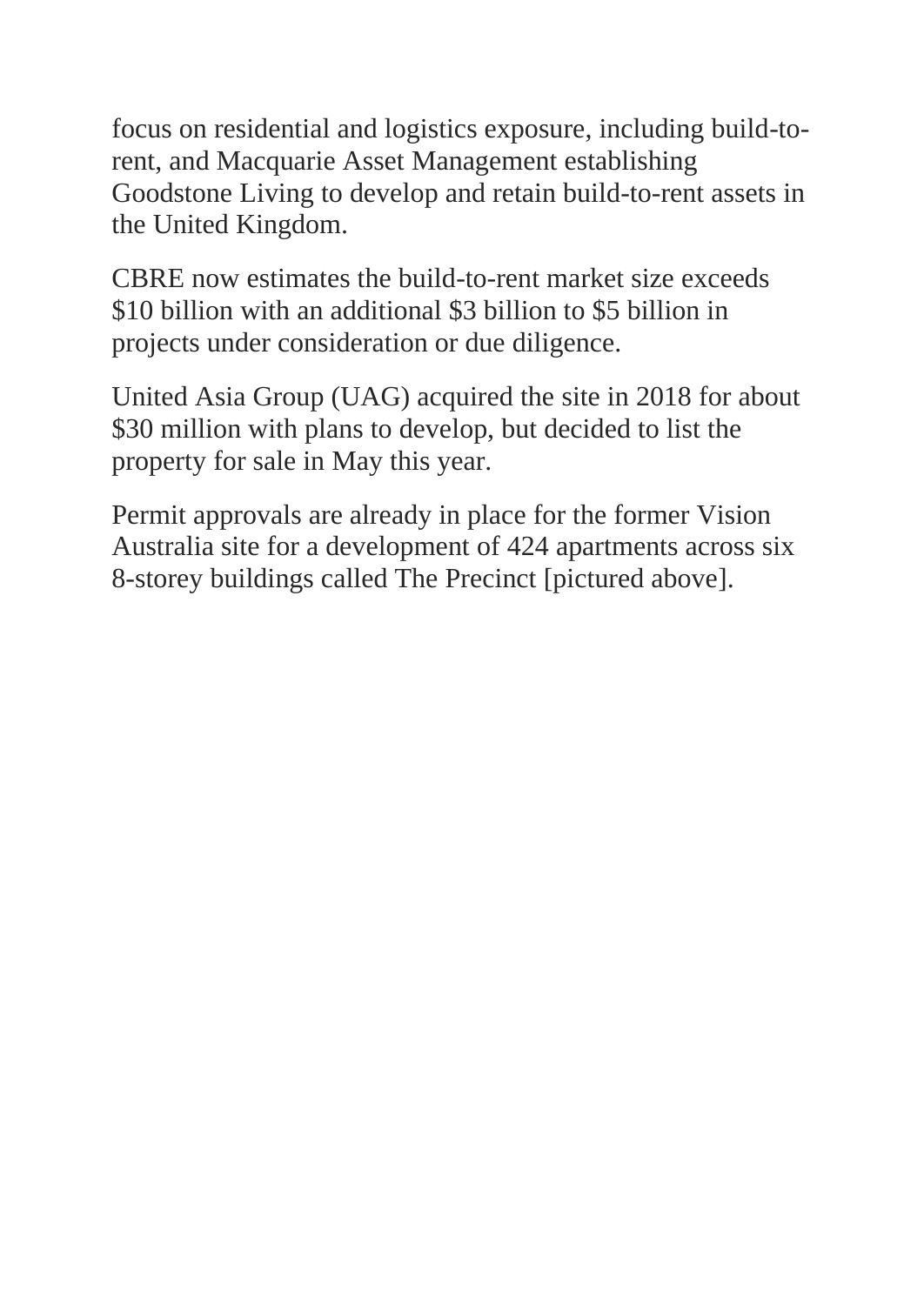

Assemble's rent-to-buy development at 393 Macaulay Road in Kensington topped out earlier this year. Image: Assemble

The City of Melbourne Council has earmarked the Macaulay area for regeneration and it is forecast to accommodate 10,000 people and more than 9000 jobs by 2025.